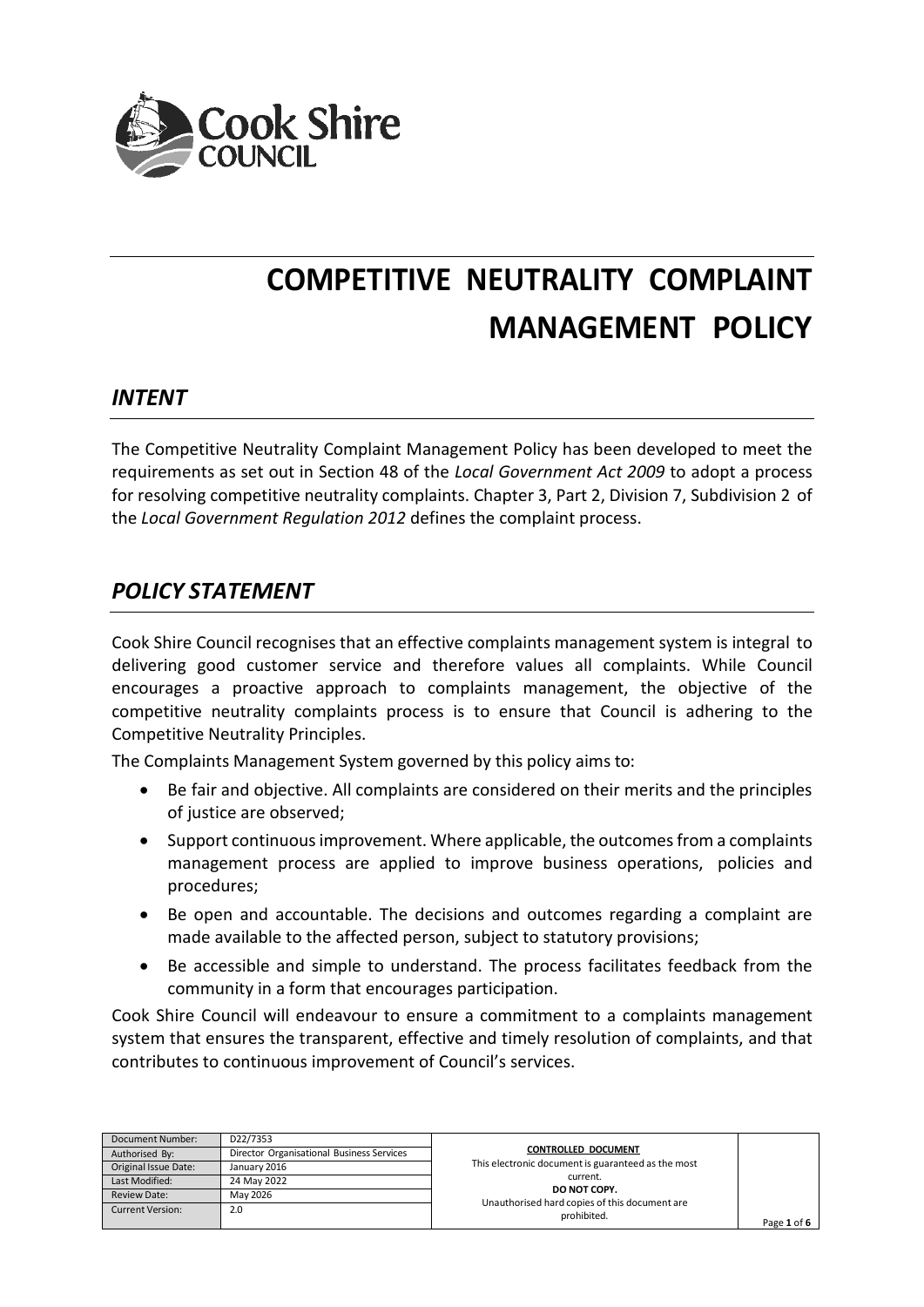This policy applies to Competitive Neutrality Complaints regarding business activities undertaken by Council that are in direct competition, or have the potential to be in competition, with the private sector.

The below complaints will be managed separately from this policy. These include:

- Corruption complaints that are required to be dealt with under the *Crime and Corruption Act 2001*;
- Administrative Action Complaints;
- Public Interest Disclosures (PIDs) made under the *Public Interest Disclosure Act 2010*;
- Internal complaints relating to staff conduct (i.e. Code of Conduct matters). These will be referred to the relevant Council policies;
- Social media comments;
- Customer requests.

# *DEFINITIONS*

The **Code of Competitive Conduct** is the code described in section 47 of the *Local Government Act 2009* and Division 7, Part 2, Chapter 3 of the *Local Government Regulation 2012.*

A **competitive neutrality complaint** is a complaint that:

- relates to the failure of Council to conduct a business activity in accordance with the competitive neutrality principle; and
- is made by an affected person.

#### An **affected person** is:

- a. a person who
	- i. competes with the local government in relation to the business activity; and
	- ii. claims to be adversely affected by a competitive advantage that the person alleges is enjoyed by the local government; **or**
- b. a person who
	- i. wants to compete with the local government in relation to the business activity; and
	- ii. claims to be hindered from doing so by a competitive advantage that the person alleges is enjoyed by the local government.

The **Competitive Neutrality Principle** is used when Council applies the Code of Competitive Conduct to its business activities. Council must apply the Competitive Neutrality Principle to the business activity by:

| Document Number:        | D22/7353                                  | CONTROLLED DOCUMENT                                           |             |
|-------------------------|-------------------------------------------|---------------------------------------------------------------|-------------|
| Authorised By:          | Director Organisational Business Services |                                                               |             |
| Original Issue Date:    | January 2016                              | This electronic document is guaranteed as the most            |             |
| Last Modified:          | 24 May 2022                               | current.                                                      |             |
| <b>Review Date:</b>     | May 2026                                  | DO NOT COPY.<br>Unauthorised hard copies of this document are |             |
| <b>Current Version:</b> | 2.0                                       | prohibited.                                                   |             |
|                         |                                           |                                                               | Page 2 of 6 |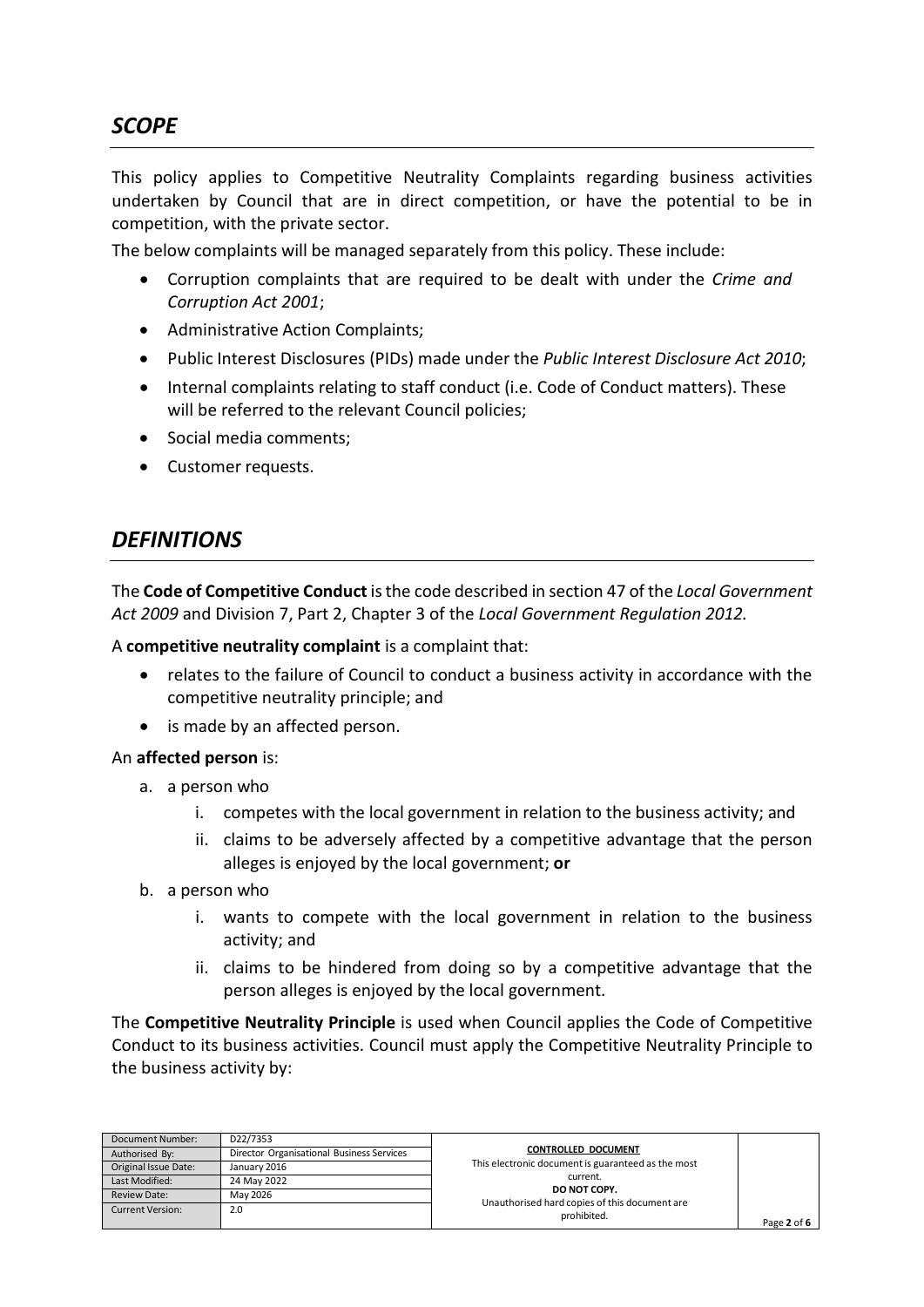- removing any competitive advantage or competitive disadvantage, wherever possible and appropriate; and
- promoting efficient use of resources to ensure markets are not unnecessarily distorted.

**QCA** means the Queensland Competition Authority established under the *Queensland Competition Authority Act 1997*.

**Significant business activity** is a business activity of Council that:

- a. is conducted in competition, or potential competition, with the private sector; and
- b. meets the threshold prescribed under a regulation.

#### *PROCESS*

#### *1. HOW TO MAKE A COMPLAINT*

A complaint may be made:

- In writing by letter to: Chief Executive Officer Cook Shire Council PO Box 3 COOKTOWN QLD 4895
- By email to: **[mail@cook.qld.gov.au](mailto:mail@cook.qld.gov.au)**

All complaints will be lodged in Council's Complaints Management System at the time of receipt and for complaints received in writing or via email, an acknowledgement will be sent within five (5) working days of receiving the complaint.

Council will deal with competitive neutrality complaints following the process set out in Division 7, Part 2, Chapter 3 of the *Local Government Regulation 2012.*

Council will assist and encourage people to make competitive neutrality complaints by providing them with information about how to contact the Queensland Competition Authority (QCA)

| Document Number:        | D22/7353                                  |                                                               |             |
|-------------------------|-------------------------------------------|---------------------------------------------------------------|-------------|
| Authorised By:          | Director Organisational Business Services | <b>CONTROLLED DOCUMENT</b>                                    |             |
| Original Issue Date:    | January 2016                              | This electronic document is guaranteed as the most            |             |
| Last Modified:          | 24 May 2022                               | current.                                                      |             |
| <b>Review Date:</b>     | May 2026                                  | DO NOT COPY.<br>Unauthorised hard copies of this document are |             |
| <b>Current Version:</b> | 2.0                                       | prohibited.                                                   |             |
|                         |                                           |                                                               | Page 3 of 6 |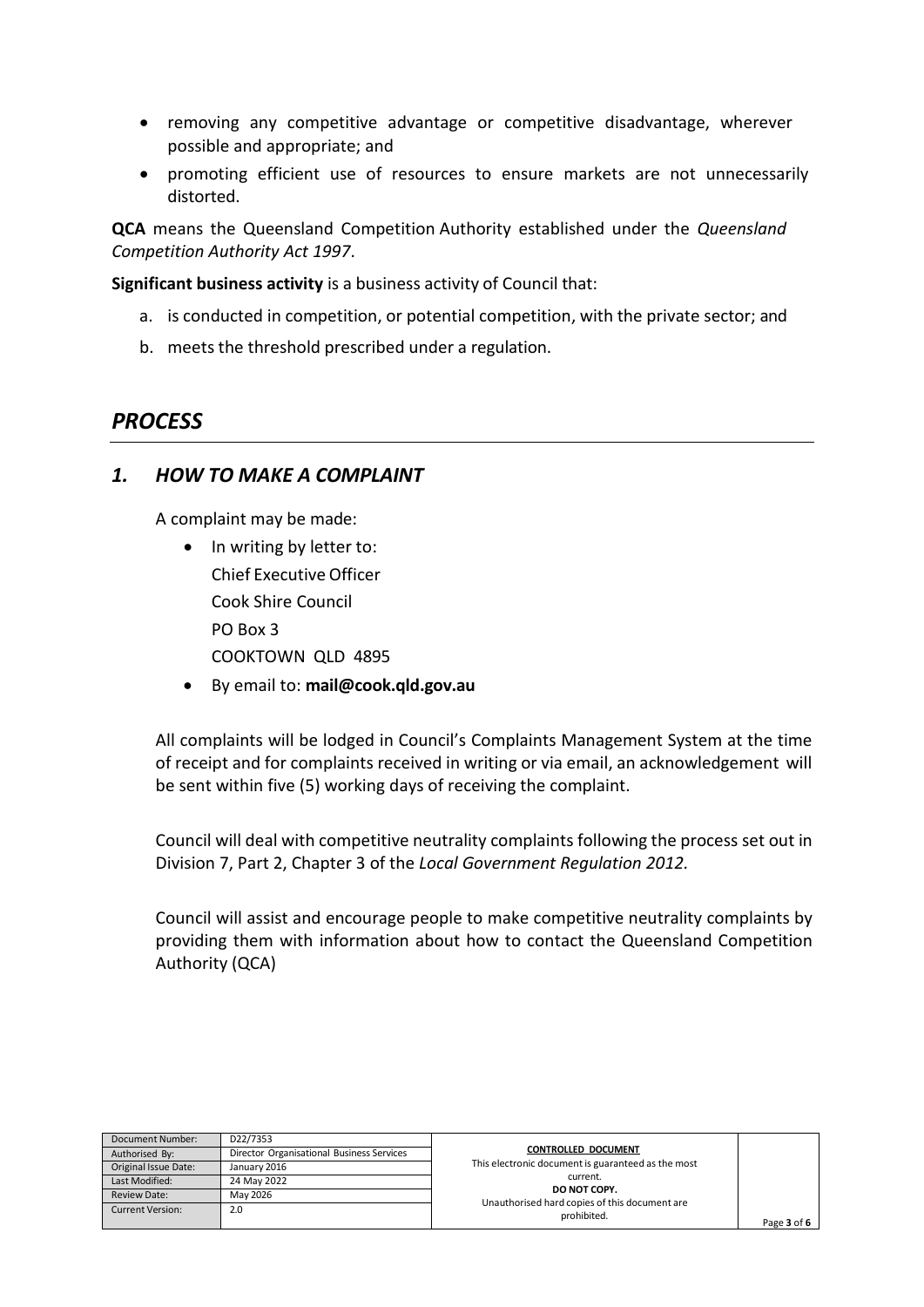and about the steps they must take to lodge a complaint with the QCA, including that they must provide the QCA with:

- a. details of the Council's business entity's alleged failure to comply with the competitive neutrality principle in conducting the business activity the subject of the competitive neutrality complaint; and
- b. information that shows:
	- i. that the person is, or could be, in competition with the Council's business entity; and
	- ii. how the person is, or may be, adversely affected by the Council's business entity's alleged failure; and
	- iii. that the person has made a genuine attempt to resolve the complaint directly with Council.

In addition to advising a person about how to make a competitive neutrality complaint to the QCA, the Council will itself refer to the QCA as soon as practicable any details of the competitive neutrality complaint that the person has provided to the Council.

### *2. EARLY RESOLUTION PROCESS*

The preliminary procedure for affected persons to raise concerns about alleged failures of any business activity to comply with the relevant competitive neutrality principles in conducting the activity. Council will follow the following early resolution process:

- a. Acknowledgement of the receipt of the concerns in writing and advising the complainant that the concerns are being investigated;
- b. In undertaking the investigation, the review officer shall seek to establish the facts relating to the expressed concerns, including meeting with affected parties and data collection;
	- i. The review officer shall prepare a proposed response to the concerns and, within a reasonable period of time, obtain the complainant's views on the proposed response;
	- ii. The review officer shall submit a report to the Chief Executive Officer on the concerns, together with a proposed response and the views of the complainant on the proposed response;
	- iii. The Chief Executive Officer shall make a response to the affected person, or direct the review officer to make a response.

| Document Number:        | D22/7353                                  | CONTROLLED DOCUMENT                                           |             |
|-------------------------|-------------------------------------------|---------------------------------------------------------------|-------------|
| Authorised By:          | Director Organisational Business Services |                                                               |             |
| Original Issue Date:    | January 2016                              | This electronic document is guaranteed as the most            |             |
| Last Modified:          | 24 May 2022                               | current.                                                      |             |
| Review Date:            | May 2026                                  | DO NOT COPY.<br>Unauthorised hard copies of this document are |             |
| <b>Current Version:</b> | 2.0                                       | prohibited.                                                   |             |
|                         |                                           |                                                               | Page 4 of 6 |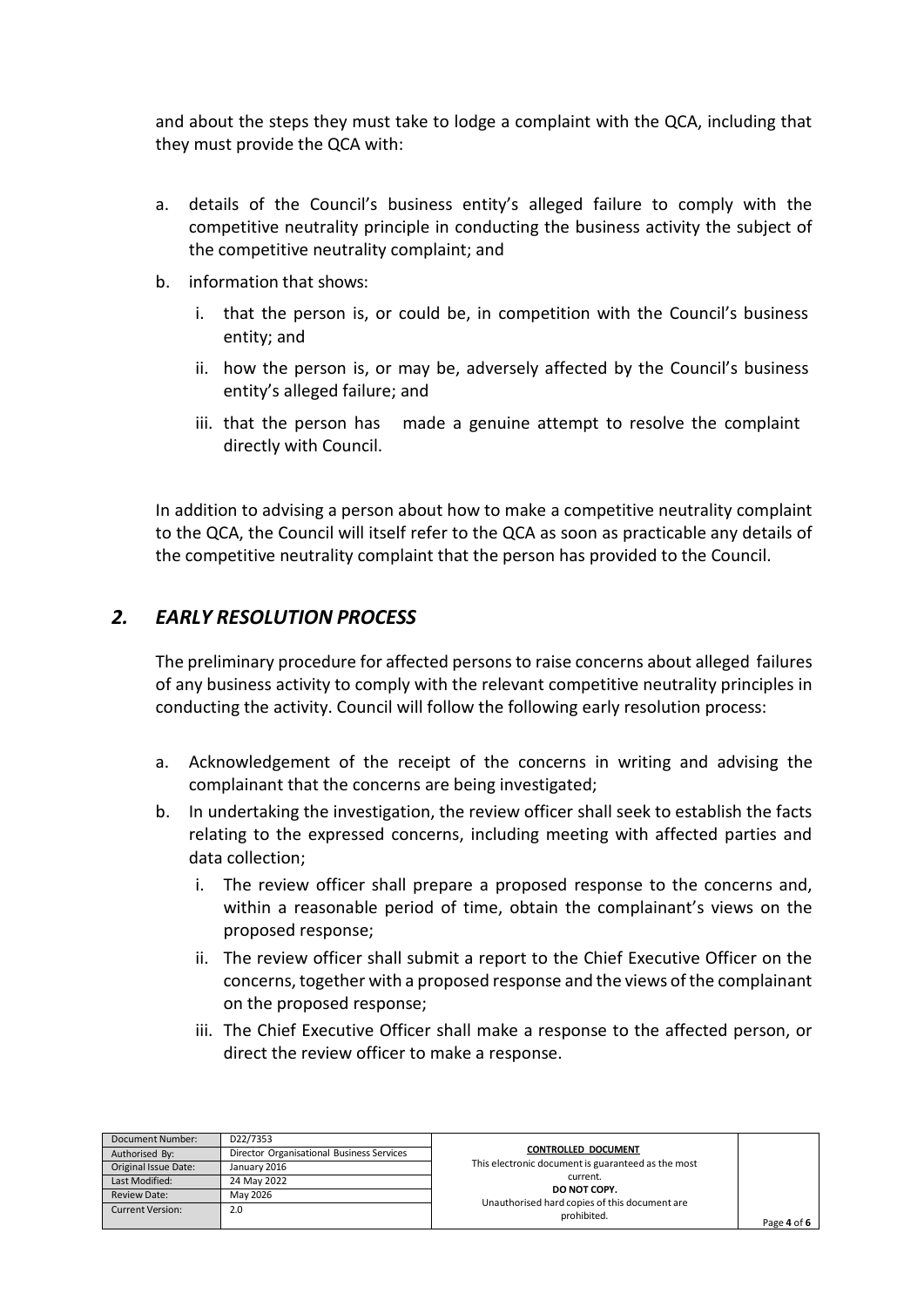# *3. QCA AND COUNCIL*

The Council will assist the QCA to investigate and resolve each competitive neutrality complaint.

If the QCA provides a report to the Council about an investigation into a competitive neutrality complaint, the Council will make a copy of that report available as soon as practicable for inspection at the Council's public office and customer services centres.

The Council will consider any report provided by the QCA within one (1) month of receiving the report. The Council will decide by resolution whether to implement the recommendations contained in that report, stating the reasons for its decision. The Council will within seven (7) working days of making the resolution give notice about it to:

- The person who made the competitive neutrality complaint; and
- The QCA.

#### *4. REGISTER OF COMPETITIVE NEUTRALITY COMPLAINTS*

The Council will maintain a register of business activities to which the competitive neutrality principle applies that state:

- the business activities to which the Council has applied the competitive neutrality principle, and the date from which the competitive neutrality principle applied to each business activity;
- the business activities to which the Code of Competitive Conduct applies, and the date from which the code applied to each business activity; and
- a list of:
	- i. current investigation notices for competitive neutrality complaints; and
	- ii. the business activities to which the complaints relate; and
	- iii. the Council's responses to the QCA's recommendations on the complaints.

#### *5. REVIEW*

It is the responsibility of the Governance Coordinator to monitor the adequacy of this process and recommend appropriate changes. This process will be formally reviewed every four (4) years or as required by Council.

| Document Number:        | D22/7353                                  |                                                               |             |
|-------------------------|-------------------------------------------|---------------------------------------------------------------|-------------|
| Authorised By:          | Director Organisational Business Services | <b>CONTROLLED DOCUMENT</b>                                    |             |
| Original Issue Date:    | January 2016                              | This electronic document is guaranteed as the most            |             |
| Last Modified:          | 24 May 2022                               | current.                                                      |             |
| <b>Review Date:</b>     | May 2026                                  | DO NOT COPY.<br>Unauthorised hard copies of this document are |             |
| <b>Current Version:</b> | 2.0                                       | prohibited.                                                   | Page 5 of 6 |